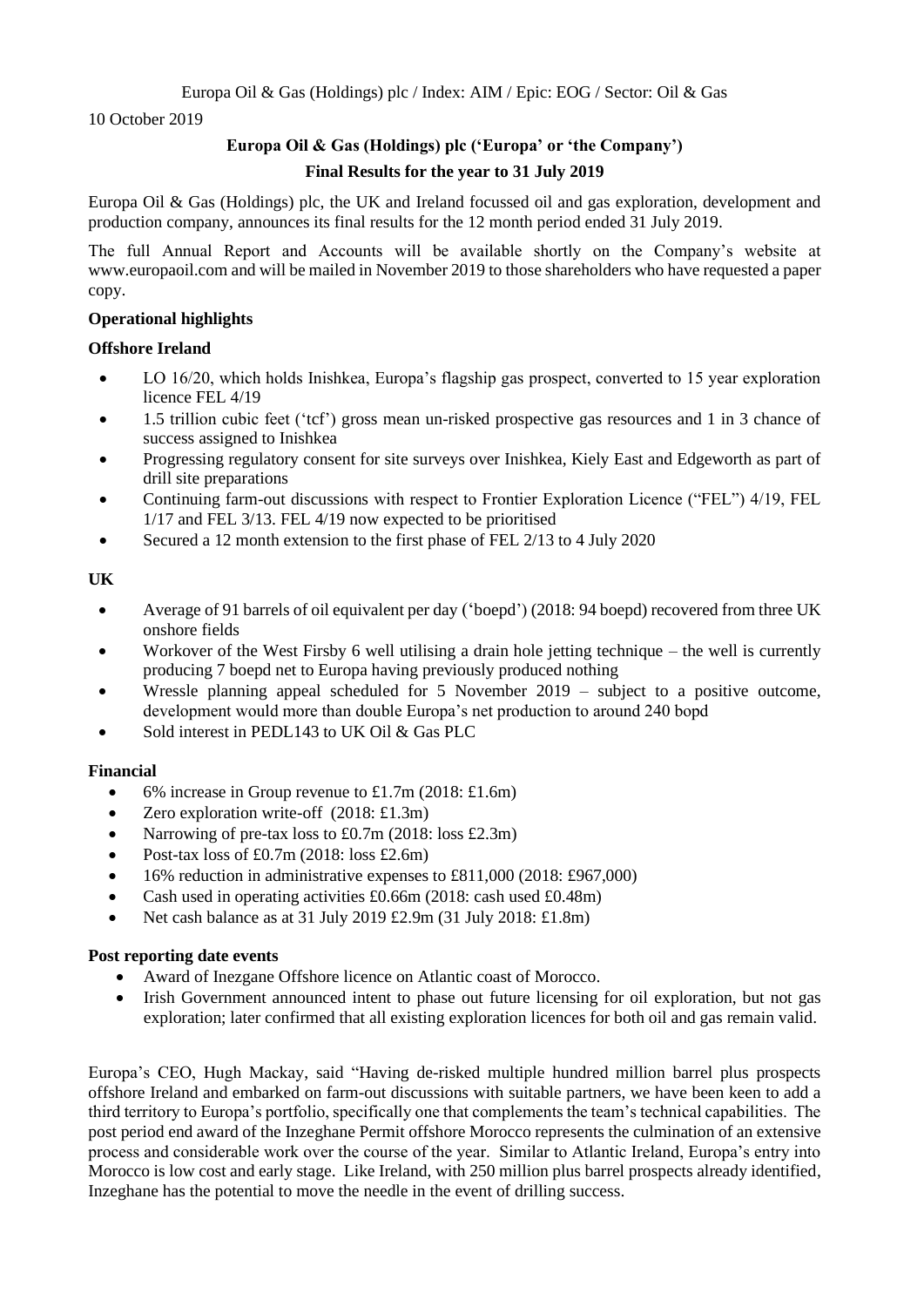"Inzeghane does not represent the sum of our new venture activity. Our aim is to build a full cycle oil and gas company and our priority is to add a late stage appraisal/development project to our licence base. At the same time, we are working hard to advance our existing assets, specifically securing funding to drill wells offshore Ireland and supporting the operator's efforts to obtain planning consent for the development of the Wressle oil field, which promises to more than double our UK onshore production to around 240bopd. At this rate and based on current oil prices, Europa's revenue profile would leap to £3-4million a year, a figure that represents almost half our current market capitalisation. Together with a low cost base, Europa would be transformed into a profitable oil and gas company, at least at the underlying level, with a prospect inventory that has significant company-making potential."

# **Chairman's statement**

# New Ventures

Our portfolio currently comprises two main business areas:

- Very high impact exploration offshore Atlantic margin in Ireland and (as recently announced) Morocco, and
- Oil development and production onshore UK.

It is a priority for the Board to add a third area in the appraisal/development part of the business cycle. Following a strategy review in October 2018 a dedicated Board Strategy Committee was set up, meeting monthly to track progress and review new venture opportunities against a continuously evolving business environment. We are seeking projects in different stages of the business cycle, in new basins, in countries with low political and regulatory risk. Our approach is to review many candidates and progress only those which meet strict suitability criteria. Our target is to have identified and likely added this third area within the next period.

# Ireland – Inishkea

Inishkea is our flagship prospect in Ireland. This is "infrastructure-led" exploration next to the ~1tcf Corrib gas field in the Slyne basin and is unaffected by well results in the South Porcupine basin.

We reported gross unrisked prospective resources of 1.5tcf and an estimated geological chance of success of 1 in 3. LO 16/20 was converted to a 15 year Frontier Exploration Licence FEL 4/19 effective 1 August 2019. We have submitted a site survey application for a drilling location. The process began on 31 January and we hope to obtain regulatory approval during Q4 2019. As a consequence of the time taken by the regulatory authorities, site survey operations will be in 2020 subject to regulatory approval. We believe that there is a compelling technical and commercial case for gas exploration in the vicinity of the Corrib gas infrastructure and there are positive signs for a farmout.

#### Ireland - Porcupine

Though the Iolar exploration well on the western flank of the South Porcupine was unsuccessful, we believe that the geological fundamentals of the undrilled eastern flank are different and better. New technical work on FEL 1/17 and FEL 3/13 has enhanced our appreciation and understanding of the Edgeworth, Ervine, Egerton prospect complex and we will be presenting this to the industry at the Atlantic Ireland conference in October 2019. We have secured a 12-month extension for FEL 2/13 and await a similar extension for FEL 3/13. We have a site survey application in process for a location on the Edgeworth prospect in FEL 1/17. We hope to obtain regulatory approval during Q4 2019. As a consequence of the time taken, any site survey operations will be in 2020 and subject to regulatory approval.

#### Ireland – general

Two headwinds have adversely affected the oil and gas industry in Ireland:

- The Climate Emergency Measures Bill. Though the Bill did not proceed, it threatened substantial investments in Atlantic Ireland and was a significant concern.
- The time taken to obtain regulatory approvals for licence renewals and conversions, and for operational activities such as site surveys, has been extended substantially.

These factors have slowed the pace of industry activity and the farmout market and it is against this backdrop that our work continues with operations and farmouts.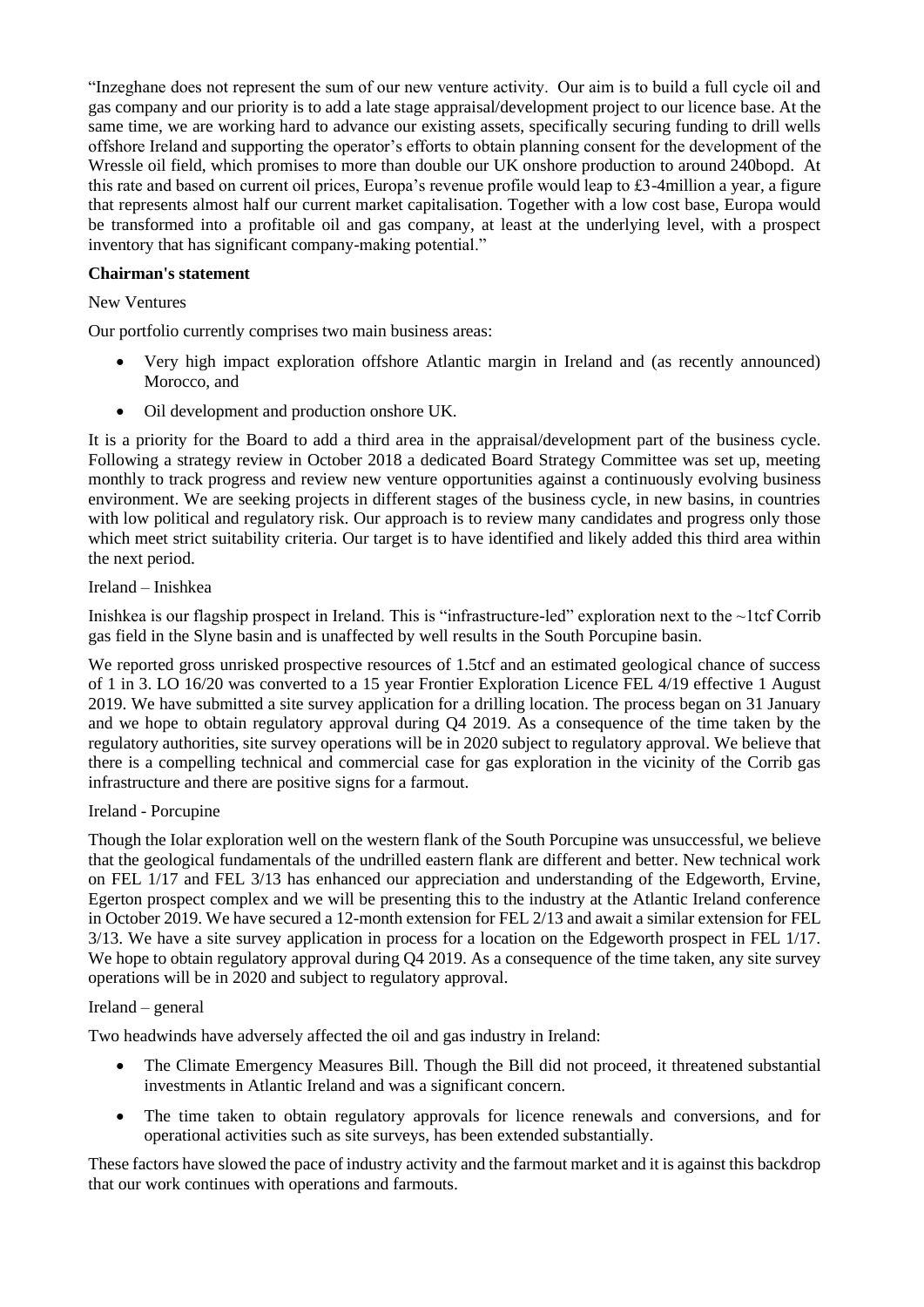The previously flagged farmout discussions continue, but given the time elapsed and the changing local market conditions the Board now considers it more likely that the farmin for the Inishkea licence FEL 4/19 will be concluded first rather than three licenses simultaneously as originally envisaged.

## Morocco

Post the reporting date, we announced the award of the Inezgane licence offshore Morocco. This licence is in an under-explored basin with the key elements of a working hydrocarbon system in the Lower Cretaceous. Morocco has an active oil and gas industry and a supportive Government, with a desire to grow the sector. Offshore, ENI and Genel are exploring just to the south of our licence. Shell, Repsol, Sound and SDX Energy are amongst the companies active onshore. Morocco has good fiscal terms. Entry costs, political, regulatory and security risks are all low.

During the initial two-year phase of the licence, Europa will reprocess  $1,300 \text{ km}^2$  of 3D seismic data. This continues a workflow process that we thoroughly understand having reprocessed  $3,500 \text{ km}^2$  in three seismic surveys offshore Ireland with very positive results. The forward plan is to reprocess, interpret, build a prospect inventory and farmout to drill.

Our decision to enter Morocco was predicated on using the skills which our technical team have developed in working up prospects in areas covered with modern 3D seismic in a prospective offshore setting and presenting these to the industry in order to attract capital investment from larger industry players. We looked for a country where the entry costs were low, 3D was available at low cost, and the prospectivity, and consequential industry interest was high. We are delighted to have secured a large and prospective block, in an area which is of keen interest to the industry, as the presence of major oil and gas companies in adjacent acreage demonstrates. Given the sometimes difficult operating environment in other jurisdictions, it is a pleasure for us to be operating in an area where the Government and the regulators are keen to work with industry in making progress for the country.

# UK - Wressle

Our focus is on getting the Wressle oil discovery into production. The Wressle oil development Planning Inquiry takes place in November 2019 and the news that North Lincolnshire Council have withdrawn from the inquiry is positive. The operator Egdon is working hard to present a strong case to the planning inspector and we are more hopeful than ever that we will have the well, which was drilled in 2014, producing oil in 2020.

Gross oil production on Wressle startup is forecast to be 500 bopd and Europa's 30% share will more than double our current production providing an important part of our financial resilience.

#### UK - Production

We are trying to maximise our existing production from fields that we operate. At West Firsby a workover of well WF6 was successful and achieved oil production from a reservoir interval which has never previously produced. We gained invaluable insights into the practicalities of deploying drain-hole jetting technology and this will enable us to exploit other opportunities in our portfolio.

#### Conclusions

This has been a challenging year for the company in Ireland where there have been delays beyond our control in both farmout and operational activities. On the positive side our further studies on Inishkea confirm it to be a potential company maker which fits well with the existing gas producing infrastructure and importantly with Ireland's short to medium term energy and environmental requirements. I am optimistic that the Wressle development in the UK will finally be completed and brought on stream within the next period. I am also confident that adding a new venture in the appraisal/development part of the business will diversify the asset portfolio and provide greater protection for the company from extraneous delays and unforeseen events.

I would like on behalf of the Board to thank the management, employees and consultants for their work and commitment throughout the year.

Finally, may I thank our shareholders for their support and confidence in the company going forward.

Simon Oddie

Chairman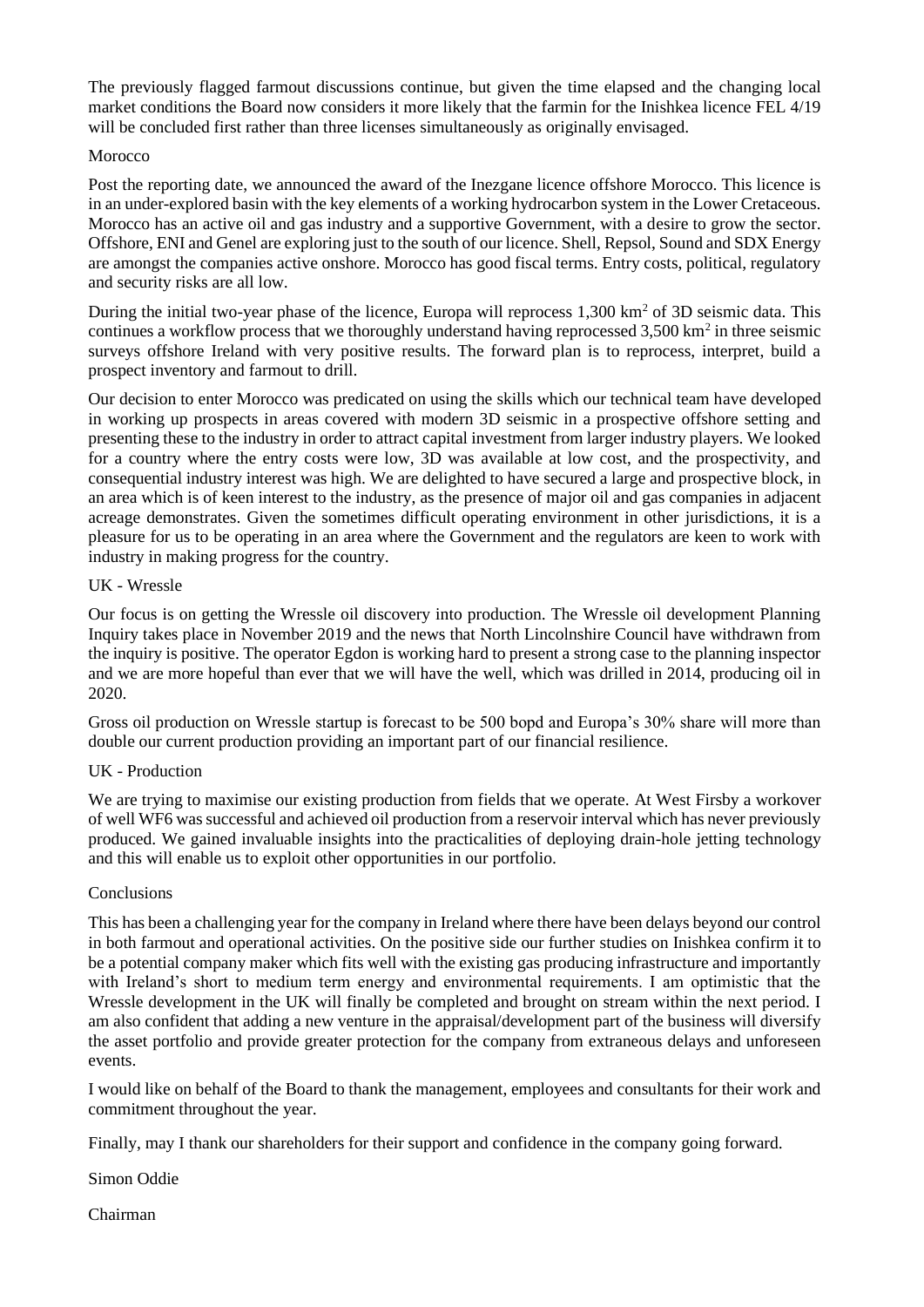# **Operations**

Offshore Ireland: Exploration

Slyne Basin: FEL 4/19 (Inishkea)

The Inishkea gas prospect in FEL 4/19 has been the focus of substantial technical, commercial and operations work during the year and remains the Company's flagship project. Inishkea is a large, low risk gas prospect close to gas infrastructure and in a country with a robust demand for gas.

Ireland has a growing economy and its demand for energy and electricity is forecast to rise. The Government has announced its firm commitment to phase out coal from the Irish generating mix by 2025, and the 915 MW currently generated by coal at the Moneypoint power station is likely to be replaced by gas-fired power generation. Gas will be a key part of the Irish energy transition providing baseload and back up to renewables. As Minister Bruton said on 25 July 2019 in www.thejournal.ie "There's no doubt if we had a gas find beside Corrib and could continue to supply from Corrib that would be of immense benefit to us in that transition, it would allow us to have gas as a transition fuel because when the wind doesn't blow and the sun doesn't shine you need a transition fuel".

The Irish Government approved the Company's application to convert Licensing Option 16/20 in the Slyne basin in Atlantic Ireland to FEL 4/19. The 100% owned licence has a 15-year term commencing from 1 August 2019.

During the year, substantial technical work was undertaken to further de-risk and quantify prospective resources for Inishkea. This work included Pre-Stack Depth Migration ('PSDM') reprocessing of 770 km<sup>2</sup> of 3D seismic data over Inishkea and the Corrib gas field. The geophysical interpretation arising from the PSDM data has been benchmarked and calibrated against newly released Ocean Bottom Cable 3D seismic data over Corrib. That work assigned the Inishkea prospect an estimated Gross Mean Un-Risked Prospective Resource ('GMUPR') of 1.5 tcf.

| Licence  | <b>Prospect</b> | <b>Play</b>  | <b>Second Secondrian Secondrian Secondrian Secondrian Secondrian Secondrian Secondrian Secondrian Secondrian Secondrian Secondrian Secondrian Secondrian Secondrian Secondrian Secondrian Secondrian Secondrian Secondrian Secon</b><br>$ $ (billion cubic feet) |             |             |             |
|----------|-----------------|--------------|------------------------------------------------------------------------------------------------------------------------------------------------------------------------------------------------------------------------------------------------------------------|-------------|-------------|-------------|
|          |                 |              | Low                                                                                                                                                                                                                                                              | <b>Best</b> | <b>High</b> | <b>Mean</b> |
| FEL 4/19 | Inishkea        | Triassic gas | 244                                                                                                                                                                                                                                                              | 968         | 3,606       | 1,528       |

Inishkea is a large fault bounded Triassic structure that lies northwest of the Corrib gas field. The reservoir is Triassic age sandstone sourced from the underlying Carboniferous. The trap is provided by a combination of Triassic Uilleann Halite top seal and fault seal. Engineering studies demonstrate strong positive economics for a range of porosity outcomes, including outcomes significantly poorer than Corrib. Europa's view of porosity at Inishkea is supported by velocity data from the new PSDM data. Given the Company's confidence in trap and reservoir quality and the nearby Corrib gas field, the Company assigned Inishkea a one-in-three chance of success.

Inishkea is in relatively shallow water in a proven gas play 18km from the Corrib infrastructure connecting it to the 350 million cubic feet of gas per day Bellanaboy gas processing plant. Corrib field production is in decline. During Q2 2019 average production was 245 mmscf/d and there is growing spare capacity in the infrastructure that a new discovery could potentially take advantage of. Inishkea offers a low risk, high impact exploration prospect that can be potentially fast tracked to commercialisation.

A drilling location for a first exploration well on Inishkea (18/20-H) has been identified and the well engineering design is completed. There is a robust, low risk seismic tie for the Corrib Sandstone reservoir back to the Corrib gas field. Europa intended to acquire a site survey in summer 2019 and began the regulatory consent process in January 2019. We remain hopeful that regulatory consent will be obtained during Q4 2019. Unfortunately, the delay in granting permission for this survey means that site survey operations will likely take place in 2020 and that any drilling will be from 2021 at the earliest.

Elsewhere on FEL 4/19 the Corrib North structure containing the 18/20-7 gas discovery well drilled by Shell in 2010 may be upgraded to contingent resources pending further engineering evaluation. Discovered Gas Initially In Place ("GIIP") is provided in the table below: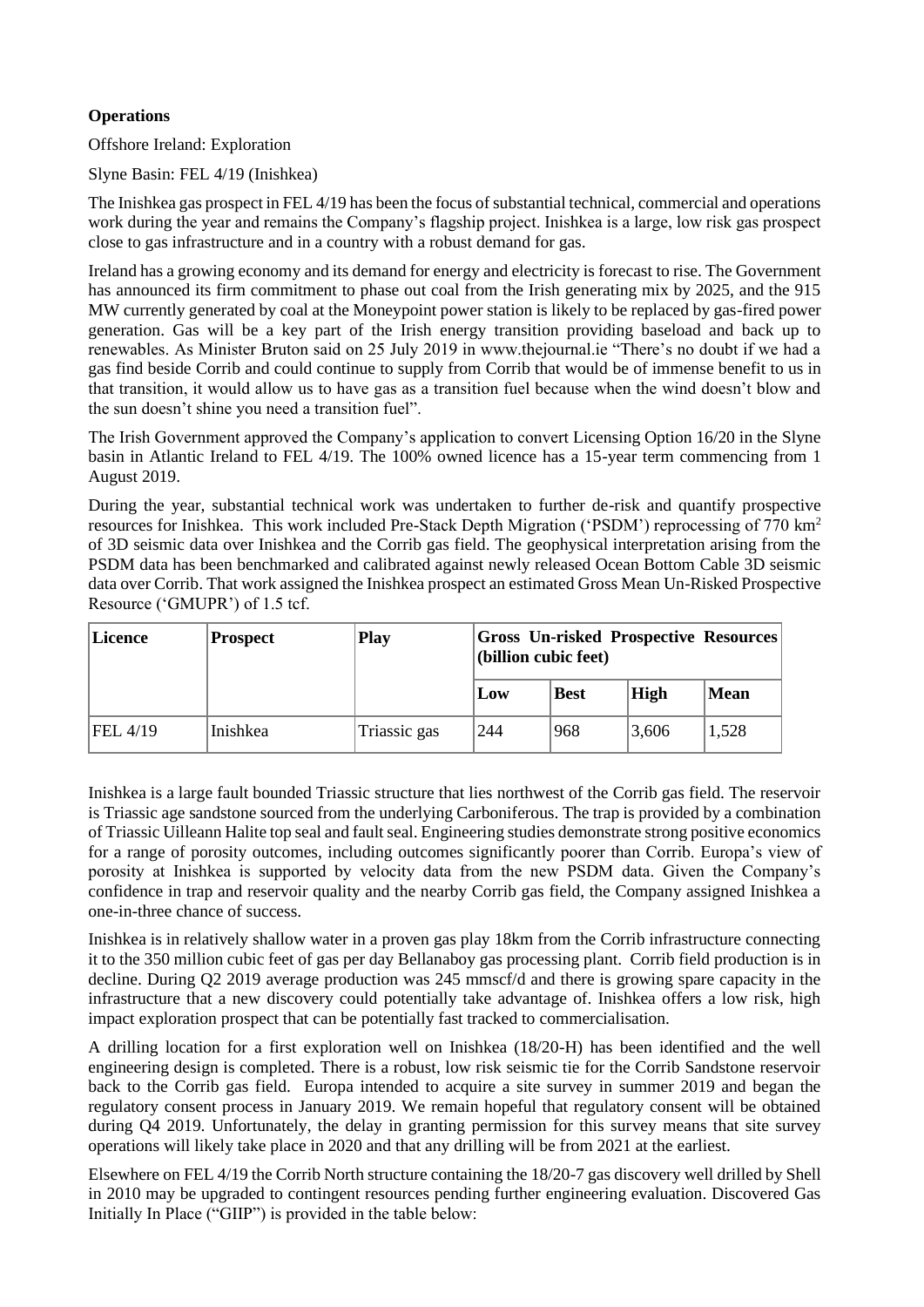| <b>Licence</b> | Prospect     | <b>Play</b>  | Gross<br>(billion cubic feet) | discovered  | <b>GIIP</b> |
|----------------|--------------|--------------|-------------------------------|-------------|-------------|
|                |              |              | Low                           | <b>Best</b> | <b>High</b> |
| FEL 4/19       | Corrib North | Triassic gas |                               | '41         | 208         |

South Porcupine Basin: FELs 1/17, 2/13 and 3/13

Europa holds four licences in the South Porcupine Basin. These include three operated licences, FELs 1/17, 2/13 and 3/13, which are estimated to hold gross mean un-risked prospective resources of 4.3 billion barrels of oil equivalent ('boe') across our top nine prospects, including firm drilling targets Edgeworth in FEL 1/17, Wilde in 3/13 and Kiely East in 2/13. The volumetrics are based on prospect mapping utilising the 2017 and 2018 reprocessed PSDM 3D seismic data that we originally acquired in 2013. This has resulted in a marked improvement in seismic quality and a substantial de-risking of the prospect inventory.

|                |                         |                            | <b>Gross Un-risked Prospective Resources</b> |             |       |             |
|----------------|-------------------------|----------------------------|----------------------------------------------|-------------|-------|-------------|
|                |                         |                            | $(mmboe)$ *                                  |             |       |             |
| <b>Licence</b> | <b>Prospect</b>         | <b>Play</b>                | Low                                          | <b>Best</b> | High  | <b>Mean</b> |
| FEL 1/17       | Ervine                  | Pre-rift                   | 63                                           | 159         | 363   | 192         |
| FEL 1/17       | Edgeworth               | Pre-rift                   | 49                                           | 156         | 476   | 225         |
| FEL 1/17       | Egerton                 | Syn-rift                   | 59                                           | 148         | 301   | 167         |
|                |                         | mid-                       |                                              |             |       |             |
| FEL 3/13       | <b>Beckett</b>          | Cretaceous<br>Fan          | 111                                          | 758         | 4,229 | 1,719       |
| FEL 3/13       | Shaw $+$                | mid-<br>Cretaceous<br>Fan  | 20                                           | 196         | 1,726 | 747         |
| FEL 3/13       | Wilde                   | Early<br>Cretaceous<br>Fan | 45                                           | 241         | 1,082 | 462         |
|                |                         |                            |                                              |             |       |             |
| FEL 2/13       | Kiely East <sup>+</sup> | Pre-rift                   | 52                                           | 187         | 612   | 280         |
| FEL 2/13       | Kiely West <sup>+</sup> | Pre-rift                   | 23                                           | 123         | 534   | 225         |
| FEL 2/13       | Kilroy <sup>+</sup>     | Cret.<br>Slope<br>Apron    | 37                                           | 177         | 734   | 312         |
| <b>Total</b>   |                         |                            |                                              |             |       | 4,329       |
|                |                         |                            |                                              |             |       |             |

The table below summarises the GMUPR across selected prospects in FELs 1/17, 2/13 and 3/13:

\*million barrels of oil equivalent. The hydrocarbon system is considered an oil play and mmboe is used to take account of associated gas. However, due to the significant uncertainties in the available geological information, there is a significant possibility of gas charge.

<sup>+</sup>prospect extends outside licence, volumes are on-licence

FEL 3/13 and FEL 1/17 are considered our most prospective licences in the South Porcupine and our top ranked prospects are the Edgeworth Ervine fault block complex in FEL 1/17. The application process for a site survey on Edgeworth commenced in February 2019 and remains ongoing.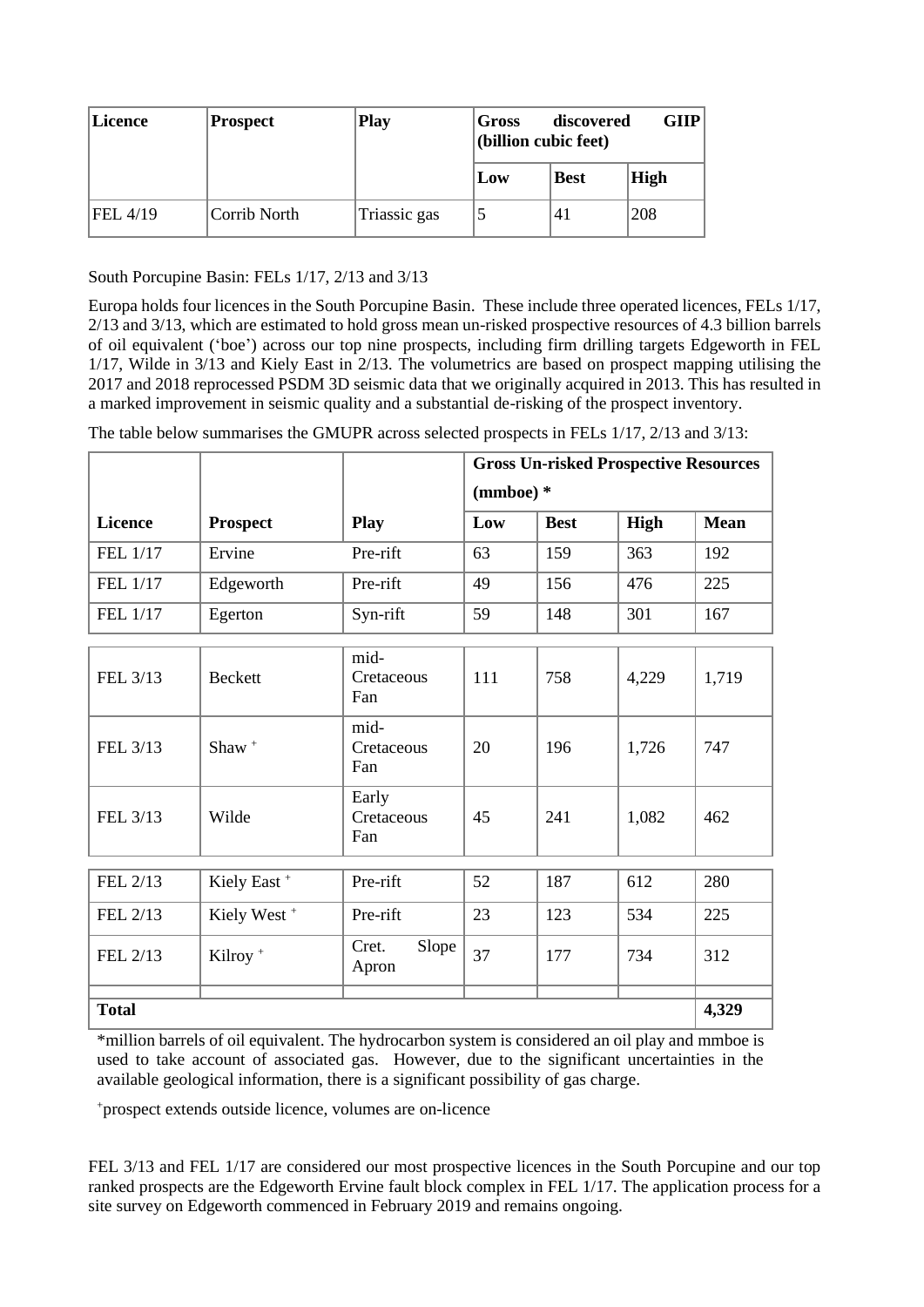The Government approved the Company's application for a 12 month extension to the First Phase of FEL 2/13 to 4 July 2020. The Company's application for a 12 month extension to the First Phase of FEL 3/13 remains under Government consideration.

The next steps for FEL 2/13 include integration of recently purchased CREAN 3D seismic data with particular focus on mapping the extension of Kiely East into open acreage to the south of the licence. The application process for a site survey on Kiely East commenced in February 2019 and remains ongoing.

#### South Porcupine Basin: LO 16/19

Europa holds a 30% interest in the Cairn-operated LO 16/19 on the west side of the South Porcupine. 3D seismic was acquired in mid-2017 and a final processed product was delivered in Q4 2018. Following the farmout in April 2017, Europa is carried on this work programme by Cairn Energy up to a cap of US\$6 million. Prospect mapping is in progress and the prospect inventory is expected later in 2019.

#### The Iolar well

The South Porcupine basin is a large basin (circa  $50,000 \text{ km}^2$ ) with only four exploration wells drilled since 1988. The most recent well is the CNOOC operated Iolar well in FEL 3/18 on the west flank of the basin and drilled during summer 2019. On 22 August 2019 CNOOC advised that the well had been plugged and abandoned as a dry hole. The pre-drill public domain information indicated the well was to be drilled in 2,162 m water depth, with a forecast TD of 6,174 mtvdss and with a primary target of Middle Jurassic sandstones. The well was drilled as a "tight hole" which means that the partners have not released any detailed information on its results post drilling. Consequently, there is no information available as yet regarding actual stratigraphy, formation tops, source rocks, reservoir and hydrocarbon indications encountered in the well.

Europa believes that its Middle Jurassic prospects in FEL 3/13 and FEL 1/17 on the undrilled east flank of the South Porcupine are more prospective, and lower risk than prospects on the west flank of the basin. Whilst the 417 mmbo Edgeworth Ervine fault block complex is also targeting marine Middle Jurassic sandstone reservoirs crucially at this location we expect to encounter top seal provided by Upper Jurassic mudstones, and the basinward dipping fault blocks are likely to be in communication with mature, oil prone Upper Jurassic source rocks.

#### Farmout

As previously announced, we have negotiated farmout agreements in respect of FEL 4/19, FEL 1/17 and FEL 3/13 with the NW Europe division of a major oil company (the 'Major'). Europa is in regular contact with the Major and continues to await a final investment decision from the Major's head office. However, owing to the length of time it has taken to complete the farmout agreement, we have continued to market the licences to other potential partners. We are focused on being in a position to drill Inishkea at the earliest opportunity and farmout discussions are ongoing with a number of parties, including the Major. We believe that the 'Major' is considering prioritising conclusion of the FEL 4/19 Inishkea farmout and in advance of the South Porcupine licences FEL 1/17 and FEL 3/13.

#### The Future of Exploration in Ireland

On 23 September 2019 at the UN Climate Action Summit in New York An Taoiseach Leo Varadkar stated the Irish Government's intention to phase out oil exploration licences in the future, but not gas exploration. The Irish Offshore Operators Association (IOOA), the representative organisation for the Irish offshore oil and gas industry, sought clarification from the Government on behalf of its members. On 24 September the Government confirmed to IOOA that its proposals 'will relate to future applications' and that its 'existing licences will remain valid'.

All of Europa's existing licences in Atlantic Ireland are therefore valid, and will continue to be valid, irrespective of whether exploration is for oil or gas.

IOOA are awaiting a meeting with Government to outline their proposals on how future licensing rounds will be implemented. We understand that future applications for gas exploration licences may be permitted.

Our flagship project in Atlantic Ireland is the 1.5 tcf Inishkea gas prospect and we note in the letter of 20 September from Ireland's Climate Change Advisory Council and tweeted by Minister Bruton at the UN on 23 September the comment that "Recovery of newly discovered gas reserves may lead to improved energy security, lower energy costs, and facilitate reductions in greenhouse gas emissions during the transition to a low carbon economy". We consider this a positive statement for Irish gas exploration.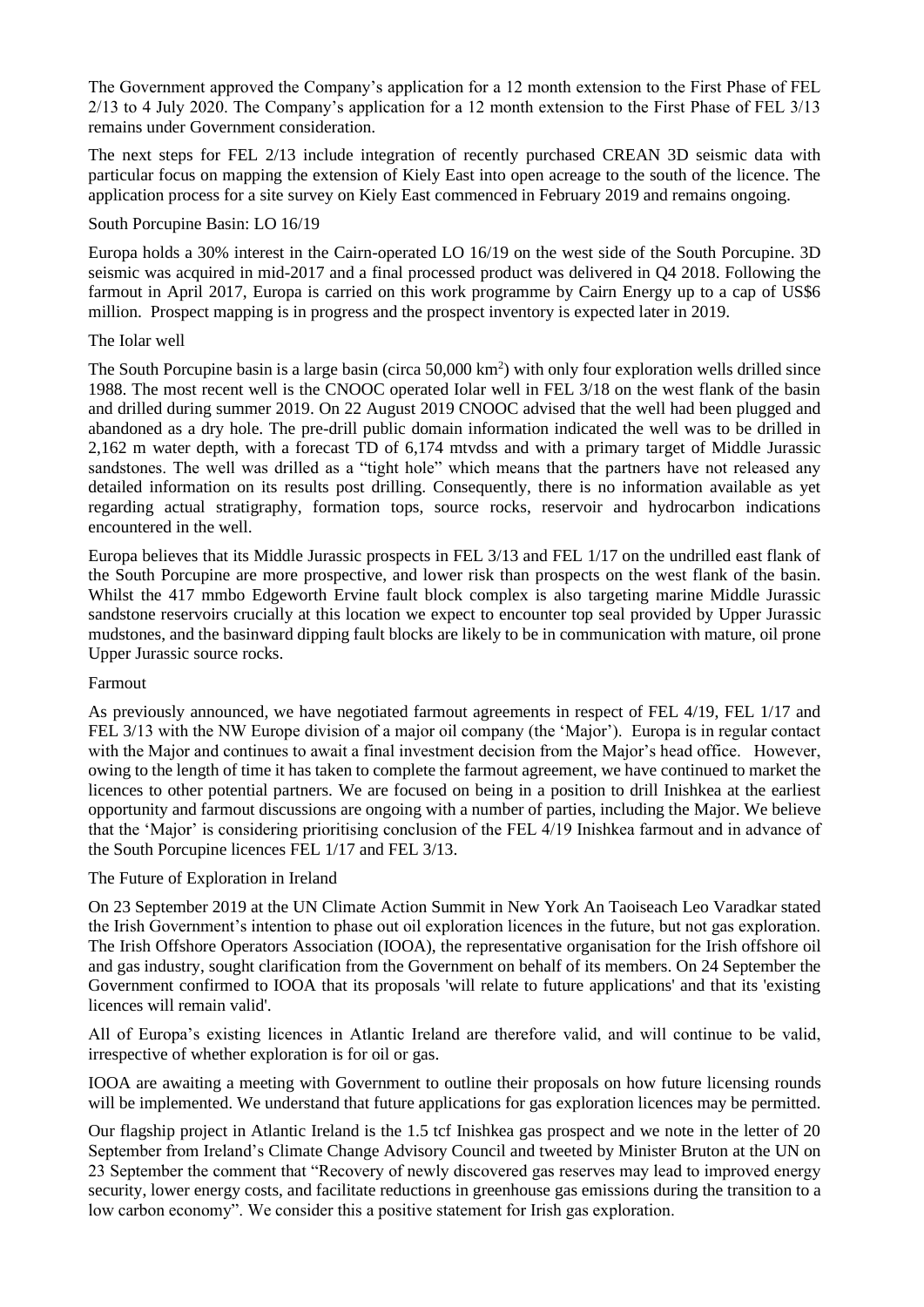#### UK - Onshore Production

Our oil production in onshore UK and the revenue streams that it generates is an important part of the company's portfolio. We are actively maximising production from our existing fields and most importantly we are finally making positive progress towards obtaining planning approval for the Wressle oil development.

East Midlands: West Firsby; Crosby Warren; Whisby-4

During the period, initiatives were undertaken to maximise production at the West Firsby oil field including a workover of the WF6 well utilising a drain hole jetting technique for the first-time onshore UK. The workover involved jetting sixteen 90m length drain holes and setting a new record for hole angle. Having previously produced zero oil, WF6 is currently producing 7 bopd net to Europa. Whilst a comparatively small quantum of oil at \$60 per barrel oil price it is an increase of around 8% in our UK production. Most importantly we have gained unique insights into utilisation and deployment of the technology and we are seeking other opportunities where the quantum increase in production will be more substantial.

An average of 91 boepd (2018: 94 boepd) was recovered from the three UK onshore fields. Production was down as a result of natural decline, but partially offset by the contribution from the WF6 well.

East Midlands: PEDL180 (Wressle); PEDL182 (Broughton North)

Europa has a 30% working interest in licence PEDL 180 in the East Midlands which holds the Wressle oil discovery, alongside Egdon (operator, 30%), Union Jack Oil (27.5%), and Humber Oil & Gas Limited  $(12.5\%)$ .

An inquiry to hear the Company's appeal against the refusal of planning consent for the development of the Wressle oil field by the planning committee of North Lincolnshire Council ('NLC') is scheduled to commence on 5 November 2019. Following a closed meeting held on 17 July 2019, we learnt that NLC will not present evidence at the inquiry and has withdrawn its case following agreement of acceptable planning conditions.

We welcome the NLC decision and look forward to continuing to support the operator Egdon, as it seeks to obtain planning permission via the appeal and prepares to present the case for the development of the Wressle oil field to the independent professional Planning Inspector.

The Wressle oil field was discovered in 2014 by the Wressle-1 well. During testing, a total of 710 boepd were recovered from three separate reservoirs, the Ashover Grit, the Wingfield Flags and the Penistone Flags. In September 2016, a Competent Person's Report ('CPR') provided independent estimates of reserves and contingent and prospective oil and gas resources for the Wressle discovery of 2.15 million stock tank barrels classified as discovered (2P+2C). Under the proposed development plan, Wressle is anticipated to produce at an initial gross rate of 500 bopd. If that were achieved, Europa would receive a net 150 bopd from Wressle and Europa's UK production would increase to around 240 bopd. Most importantly our revenue from production would more than double and make an important contribution to the financial stability of the company.

#### East Midlands: PEDL181

PEDL181 provides exposure to the hydrocarbon potential of the Humber basin. The licence has technical synergy with the adjacent PEDL334 which was awarded to an Egdon Resources-led group in the 14th Round for the purpose of conventional and unconventional exploration.

#### East Midlands: PEDL299 (Hardstoft)

PEDL299 contains the Hardstoft oil field which was discovered in 1919 by the UK's first ever exploration well. Hardstoft produced 26,000 barrels of oil from Carboniferous limestone reservoirs in the 1920s. We believe there is more oil to be recovered from the Hardstoft structure. Gross 2C contingent resources of 3.1 mmboe and gross 3C contingent resources of 18.5 mmboe were identified in a CPR issued by joint operation partner Upland Resources. We believe that application of modern production testing and drilling methodologies could well lead to commercial oil flowrates being achieved. Europa's interest in PEDL299, which is restricted to the conventional prospectivity including Hardstoft, is 25%, alongside Upland 25% and INEOS, the operator, 50%.

## Cleveland Basin: PEDL343 (Cloughton)

PEDL343 contains the Cloughton gas discovery, which was drilled by Bow Valley in 1986 and flowed gas to surface on production test from conventional Carboniferous sandstone reservoirs. Europa regards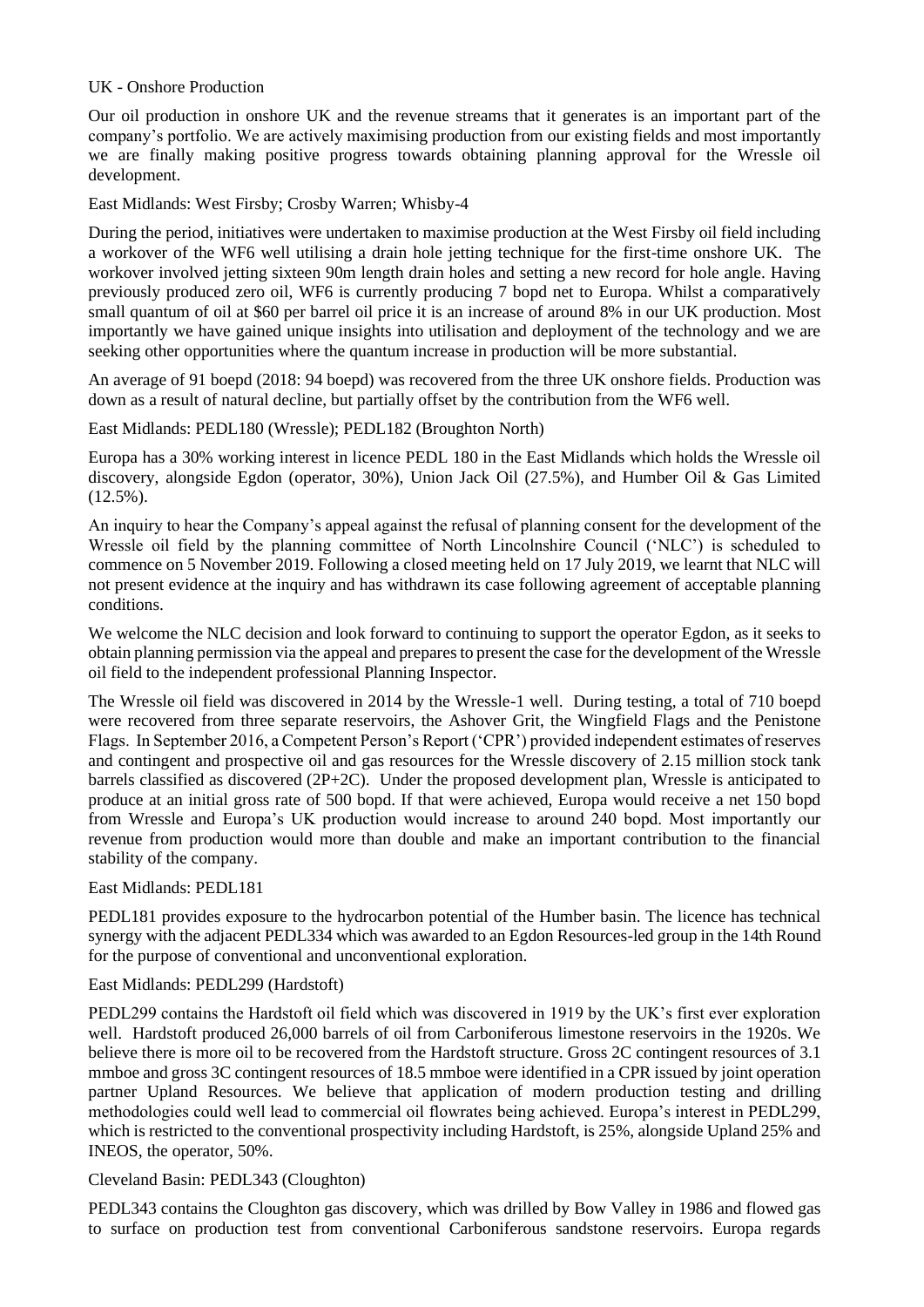Cloughton as a gas appraisal opportunity with the critical challenge being to obtain commercial flowrates from future production testing operations. Europa holds a 35% interest in PEDL343 alongside Arenite 15%, Third Energy 20% (operator), Egdon Resources 17.5% and Petrichor Energy 12.5%.

## Weald Basin: PEDL143 (Holmwood)

We completed the sale of our 20% interest in the UK onshore PEDL143 exploration licence to AIM-traded UK Oil & Gas PLC ('UKOG') for a consideration of £300,000, satisfied through the issue of 25,951,557 shares ('Consideration Shares') in UKOG. The Consideration Shares are subject to a six-month orderly market provision.

# New Ventures

In Morocco we have signed the Inezgane Offshore exploration permit with ONHYM (The National Office of Hydrocarbons and Mines) on 17 September. Inezgane is on the Atlantic Margin of Morocco and represents a new high impact exploration component to our portfolio of licences.

The next step is formal ratification by the Ministry of Energy and Ministry of Finance. This is expected to be obtained during November and the eight-year licence will formally be given its start date. In the interim period work has already started. ONHYM is already providing Europa with the relevant 3D, 2D, well data and regional geological information.

The first phase of the licence is for two years during which time we will reprocess  $1,300 \text{ km}^2$  3D seismic, build the prospect inventory, define a drillable prospect and farmout to drill in Phase 2. The cost of the first phase programme is expected to be around £500,000.

Inezgane Offshore is located in the Agadir Basin on the Atlantic Coast of Morocco. Water depths vary from 600-2,000m and the licence is very large; 11,288 km<sup>2</sup> in area. Morocco's Atlantic coastline is  $\sim$ 1,800 km in length, only 10 deep-water wells have been drilled and only three of them have penetrated the Lower Cretaceous reservoir interval that we are interested in, none of them optimally. We consider the Atlantic Coast to be underexplored and that the potential of the Lower Cretaceous play has been previously overlooked by the industry. The Atlantic region of Morocco has already demonstrated world class source rocks. Good quality lower Cretaceous reservoirs are exposed on the surface in the nearby Canary Islands and in the Moroccan onshore. We believe that there is an optimal combination of thick reservoir, source rock and trap in our licence with potential to host prospects with resources in excess of 250 mmbo. Morocco has amongst the best fiscal terms in the world and whilst deep water the operating environment is more benign compared to West of Shetland or Atlantic Ireland.

We have been provided with a large volume of modern 3D seismic data and we will be reprocessing around 1,300 km<sup>2</sup> focused on maturing the Falcon, Sandpiper prospects (amongst others) to drillable status.

This region of the Atlantic Coast in Morocco is already a focus for industry interest. To the south of Inezgane Genel has acquired 3,500 km<sup>2</sup> of 3D seismic in Sidi Moussa Offshore and ENI have farmed out a 30% interest to Qatar Petroleum in Tarfaya Offshore. Immediately to the north of and abutting Inezgane is the Mogador Offshore licence which is under active negotiation. We await with interest the announcement of an award of an exploration licence here. We consider that in Inezgane, we have a very prospective licence in an area that is re-emerging as an industry exploration hotspot.

We believe that the main reason that the exploration industry's major oil and gas companies have turned their interest to offshore Morocco again is that it shares similar geology and prospectivity to other Atlantic margin countries like Guyana and Senegal. Like Morocco these countries also had intermittent exploration drilling since the 1960s and were also "off radar" until very recent discoveries changed that mindset. In offshore Guyana in excess of 5 billion barrels of oil has been discovered and in offshore Senegal/Mauritania in excess of 50TCF and 1 billion barrels of oil has been discovered in recent years. We are optimistic that the Moroccan offshore can become a similar resurgence story.

Our work programme is one that plays to our technical strengths given our previous experience reprocessing three 3D surveys in Ireland against a tight timeframe and with excellent results. In due course we will be seeking to bring in a farmin partner and even at this early stage there is significant industry interest in our licence.

Non-financial Key Performance Indicators ('KPIs')

There were no reportable accidents or incidents in the year (2018: zero).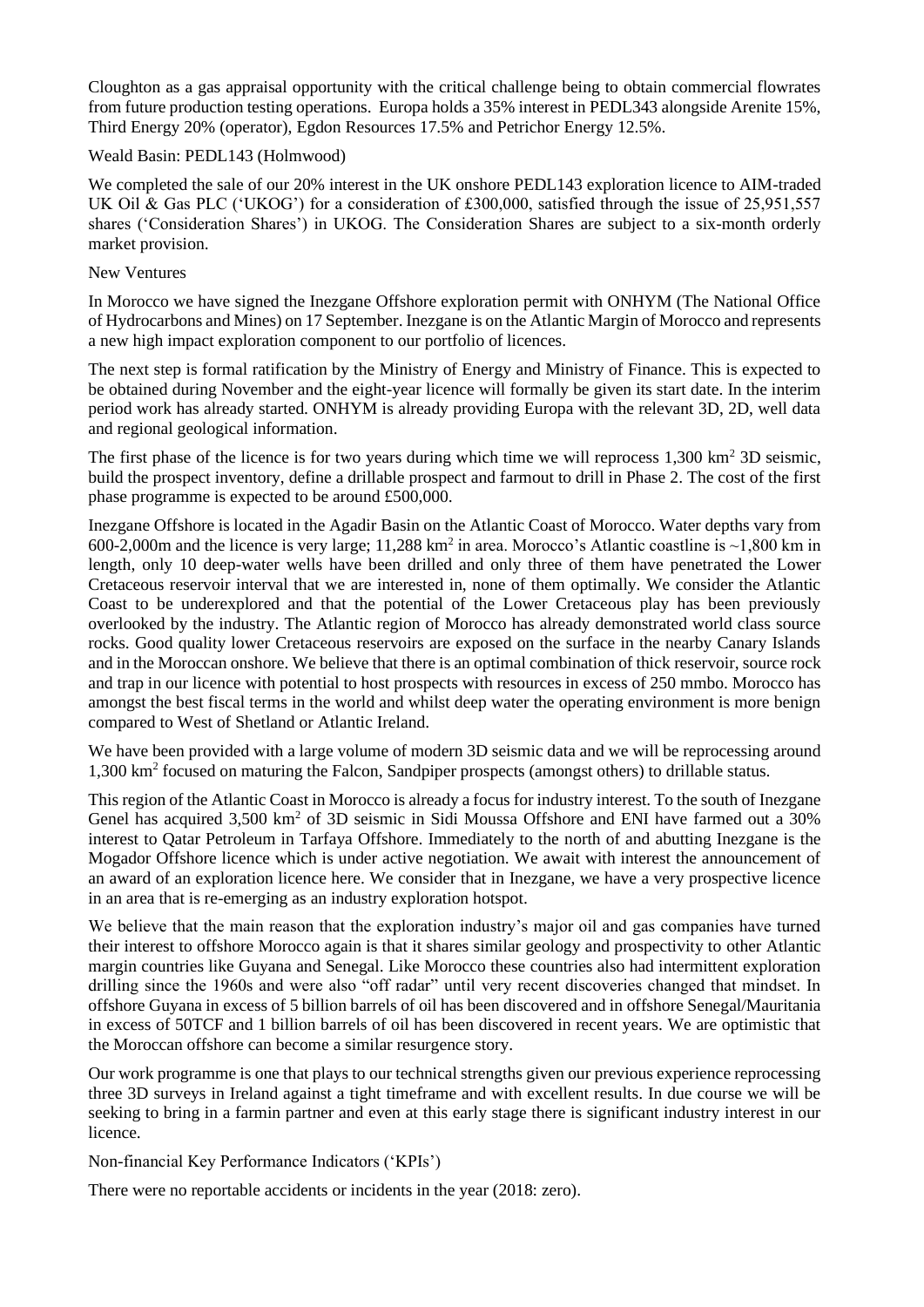There were no new licence awards in the year, the Morocco Inezgane Offshore exploration permit was signed post year end. (2018: zero).

## Financials

Revenue was £1.7 million (2018: £1.6 million). The average oil price achieved was US\$66.7/bbl (2018: US\$64.5/bbl) and the average Sterling exchange rate was US\$1.29 (2018: US\$1.35). An average of 91 boepd (2018: 94 boepd) was recovered from our three UK onshore fields. Production was down as a result of natural decline, but partially offset by a contribution from the West Firsby WF6 well following the workover.

Stringent cost controls continue to be implemented but additional one-off cost was incurred during the WF6 workover. Cost of sales was £1,682,000 (2018: £1,365,000).

Administrative expenses of £811,000 (2018: £967,000) included £102,000 on new licence evaluations (2018: £230,000).

The placing and open offer announced in November 2018 raised combined £4,299,000 gross and £3,962,000 after expenses (including £17,000 of non-cash expenses).

Net cash spent on operating activities was £661,000 (2018: cash spent £479,000).

Purchase of intangible fixed assets of £1,973,000 (2018: £1,336,000) was largely spent advancing the Irish portfolio.

The Group's cash balance at 31 July 2019 was £2.9 million (31 July 2018: £1.8 million).

The Group's cash flow forecast up to 31 December 2020 considers the continuing and forecast cash inflow from the Group's producing assets, the cash held by the Group at the year end, less administrative expenses and planned capital expenditure. Based on that forecast, the Directors have concluded that Group will be able to continue as a going concern and meet its obligations as and when they fall due. The critical assumption in reaching that conclusion is that the Wressle planning appeal scheduled for 5 November 2019 has a positive outcome and production commences at the forecasted rate in 2020. In the absence of incremental production from Wressle in 2020 then additional funding by the issuance of shares or sale of assets would be required. If additional funding was not available there is a risk that commitments could not be fulfilled, and assets would be relinquished.

# HGD Mackay

#### Chief Executive Officer

The financial information set out below does not constitute the company's statutory accounts for 2019 or 2018. The financial information has been prepared in accordance with International Financial Reporting Standards (IFRS) as adopted by the European Union on a basis that is consistent with the accounting policies applied by the group in its audited consolidated financial statements for the year ended 31 July 2019. Statutory accounts for the years ended 31 July 2018 and 31 July 2017 have been reported on by the Independent Auditors.

The Independent Auditors' Report on the Annual Report and Financial Statements for 2019 and 2018 were unqualified, but included a material uncertainty in relation to going concern, and did not contain a statement under 498(2) or 498(3) of the Companies Act 2006.

Statutory accounts for the year ended 31 July 2018 have been filed with the Registrar of Companies. The statutory accounts for the year ended 31 July 2019 will be delivered to the Registrar in due course.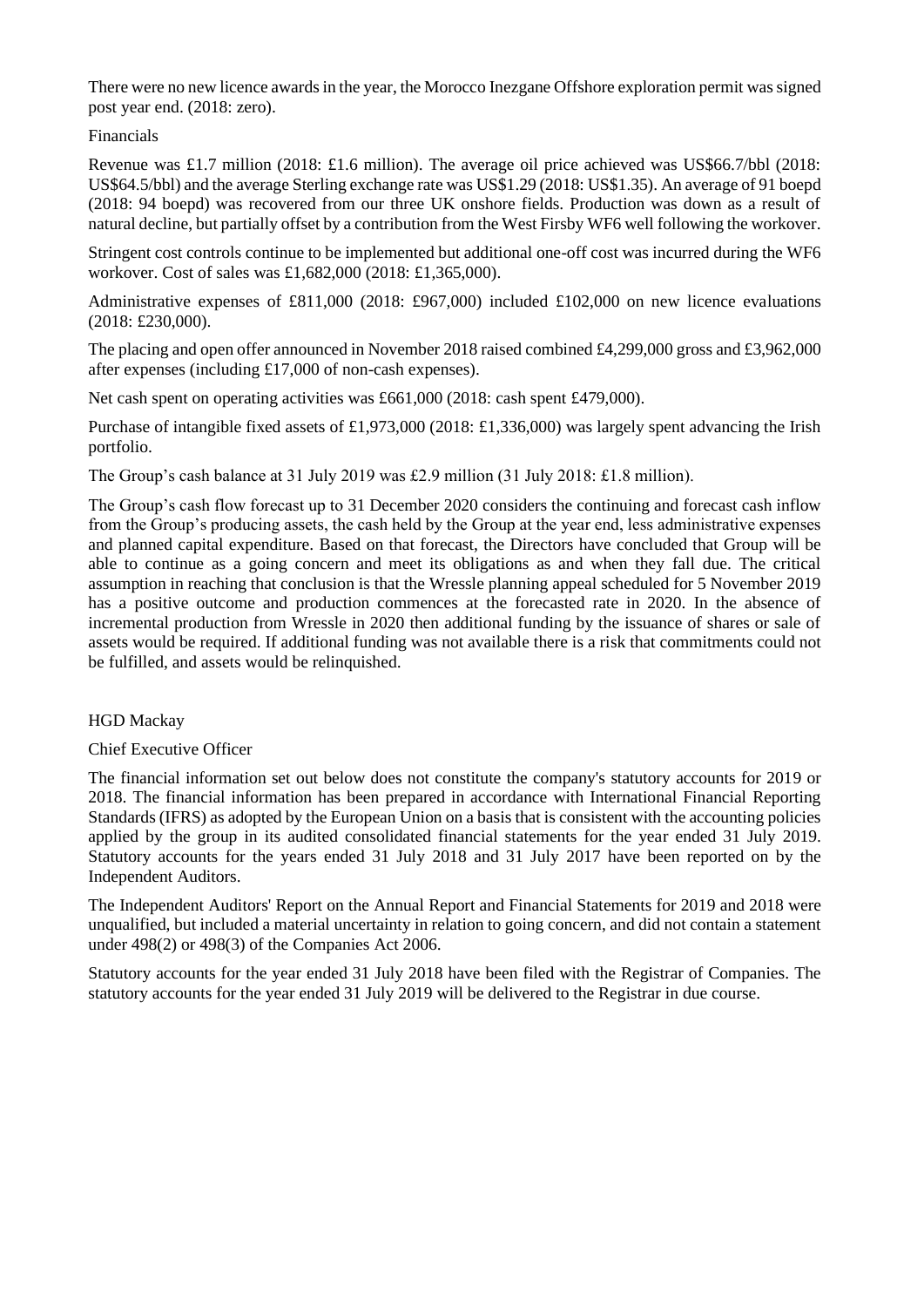# **Consolidated statement of comprehensive income**

| For the year ended 31 July                                           |              | 2019          | 2018                |
|----------------------------------------------------------------------|--------------|---------------|---------------------|
|                                                                      | Note         | $\pounds 000$ | $\pounds$ 000       |
| Revenue                                                              |              | 1,713         | 1,634               |
| Cost of sales                                                        |              | (1,682)       | (1, 365)            |
| Impairment of producing fields                                       | $\sqrt{2}$   |               | (142)               |
| Exploration write-back / (write-off)                                 | $\mathbf{1}$ | 270           | (1,289)             |
| Total cost of sales                                                  |              | (1, 412)      | (2,796)             |
| Gross profit/(loss)                                                  |              | 301           | (1, 162)            |
| Administrative expenses                                              |              | (811)         | (967)               |
| Finance income                                                       |              | 43            | 10                  |
| Finance expense                                                      |              | (187)         | (171)               |
| Loss before taxation                                                 |              | (654)         | (2,290)             |
| Taxation charge                                                      |              |               | (341)               |
| Loss for the year                                                    |              | (654)         | (2,631)             |
| Other comprehensive income                                           |              |               |                     |
|                                                                      |              |               |                     |
| Items which will not be reclassified to profit /(loss)               |              |               |                     |
| Loss on investment revaluation                                       |              | (59)          |                     |
| Total other comprehensive loss                                       |              | (59)          |                     |
| Total comprehensive loss for the year attributable to the            |              |               |                     |
| equity shareholders of the parent                                    |              | (713)         | (2,631)             |
| <b>Consolidated statement of financial position</b><br>As at 31 July |              | 2019          | 2018                |
|                                                                      | <b>Note</b>  | £000          | $\textsterling 000$ |
| Assets                                                               |              |               |                     |
| Non-current assets                                                   |              |               |                     |
| Intangible assets                                                    | 1            | 7,818         | 5,959               |
| Property, plant and equipment                                        | $\mathbf{2}$ | 575           | 668                 |
| Total non-current assets                                             |              | 8,393         | 6,627               |
| <b>Current assets</b>                                                |              |               |                     |
| Investments                                                          |              | 241           |                     |
| Inventories                                                          |              | 19            | 20                  |
| Trade and other receivables                                          |              | 315           | 471                 |
| Restricted cash                                                      |              | 251           |                     |
| Cash and cash equivalents                                            |              | 2,905         | 1,771               |
|                                                                      |              | 3,731         | 2,262               |
| <b>Total assets</b>                                                  |              | 12,124        | 8,889               |
|                                                                      |              |               |                     |
| <b>Liabilities</b>                                                   |              |               |                     |
| <b>Current liabilities</b>                                           |              |               |                     |
| Trade and other payables                                             |              | (1,086)       | (1,299)             |
|                                                                      |              |               |                     |

------------------------------------ ------------------------------------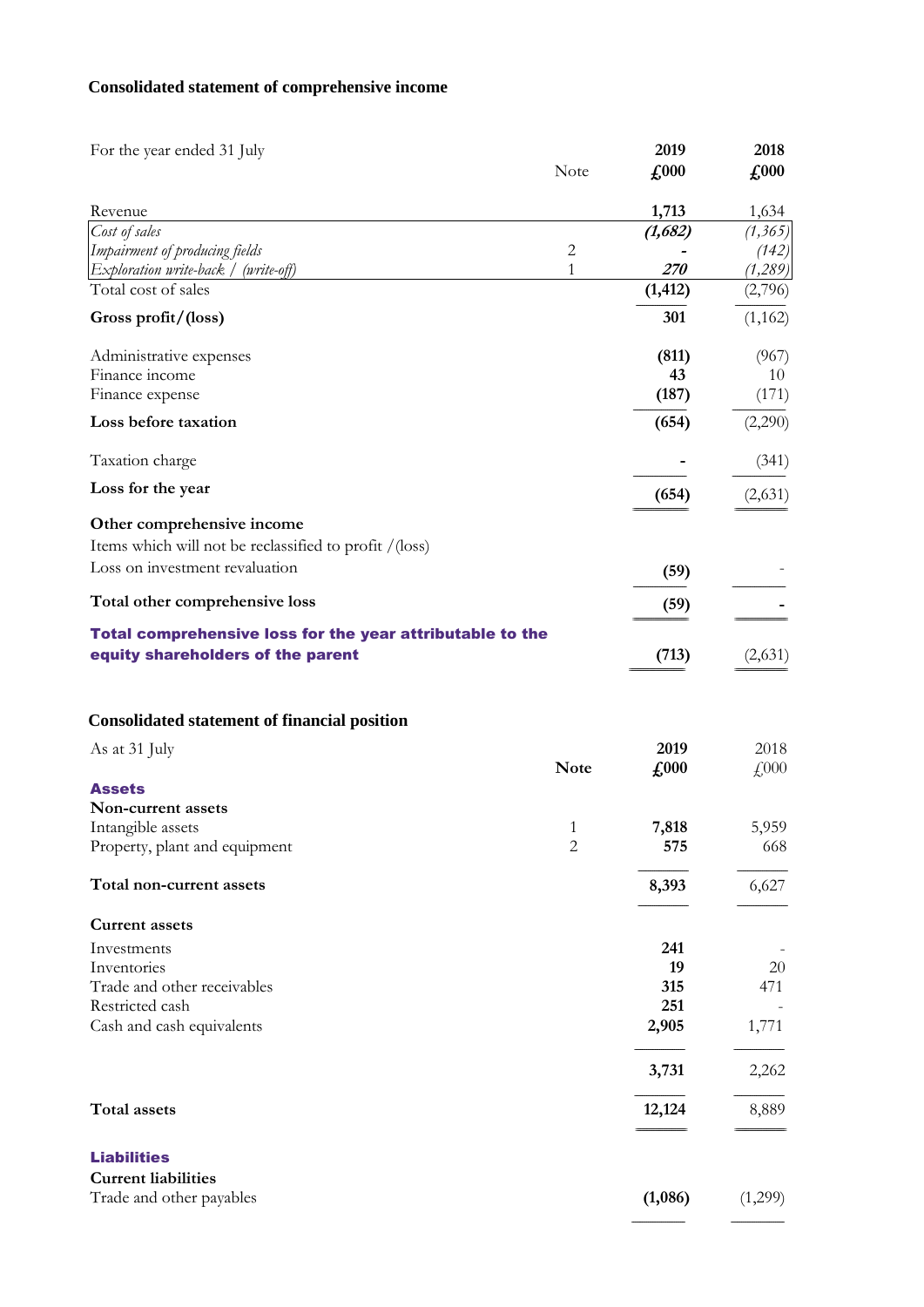| Total current liabilities                                  | (1,086)   | (1,299)  |
|------------------------------------------------------------|-----------|----------|
| Non-current liabilities                                    |           |          |
| Long-term provisions                                       | (2,917)   | (2,735)  |
| Total non-current liabilities                              | (2,917)   | (2,735)  |
| <b>Total liabilities</b>                                   | (4,003)   | (4,034)  |
| Net assets                                                 | 8,121     | 4,855    |
| <b>Capital and reserves attributable to equity holders</b> |           |          |
| Share capital                                              | 4,447     | 3,014    |
| Share premium                                              | 21,010    | 18,481   |
| Merger reserve                                             | 2,868     | 2,868    |
| Retained deficit                                           | (20, 204) | (19,508) |
| Total equity                                               | 8,121     | 4,855    |
|                                                            |           |          |

These financial statements were approved by the Board of Directors and authorised for issue on 9 October 2019 and signed on its behalf by:

P Greenhalgh, Finance Director Company registration number 5217946

#### **Consolidated statement of changes in equity**

Attributable to the equity holders of the parent

|                                                                                                           | <b>Share</b><br>capital<br>$\pounds 000$ | <b>Share</b><br>premium<br>$\pounds$ 000 | Merger<br>reserve<br>$\pounds 000$ | Retained<br>deficit<br>$\pounds 000$ | Total<br>equity<br>$\pounds$ 000 |
|-----------------------------------------------------------------------------------------------------------|------------------------------------------|------------------------------------------|------------------------------------|--------------------------------------|----------------------------------|
| <b>Balance at 1 August 2017</b>                                                                           | 3,014                                    | 18,481                                   | 2,868                              | (16,888)                             | 7,475                            |
| Comprehensive loss for the<br>year<br>Loss for the year attributable to<br>the equity shareholders of the |                                          |                                          |                                    |                                      |                                  |
| parent                                                                                                    |                                          |                                          |                                    | (2,631)                              | (2,631)                          |
| Total comprehensive loss for<br>the year                                                                  |                                          |                                          |                                    | (2, 631)                             | (2,631)                          |
| Contributions by and<br>distributions to owners<br>Share based payment (note 21)                          |                                          |                                          |                                    | 11                                   | 11                               |
| Total contributions by and<br>distributions to owners                                                     |                                          |                                          |                                    | 11                                   | 11                               |
| Balance at 31 July 2018                                                                                   | 3,014                                    | 18,481                                   | 2,868                              | (19, 508)                            | 4,855                            |
|                                                                                                           | Share<br>capital<br>$\pounds$ 000        | Share<br>premium<br>£000                 | Merger<br>reserve<br>$\pounds 000$ | Retained<br>deficit<br>$\pounds$ 000 | Total<br>equity<br>$\pounds$ 000 |
| <b>Balance at 1 August 2018</b>                                                                           | 3,014                                    | 18,481                                   | 2,868                              | (19,508)                             | 4,855                            |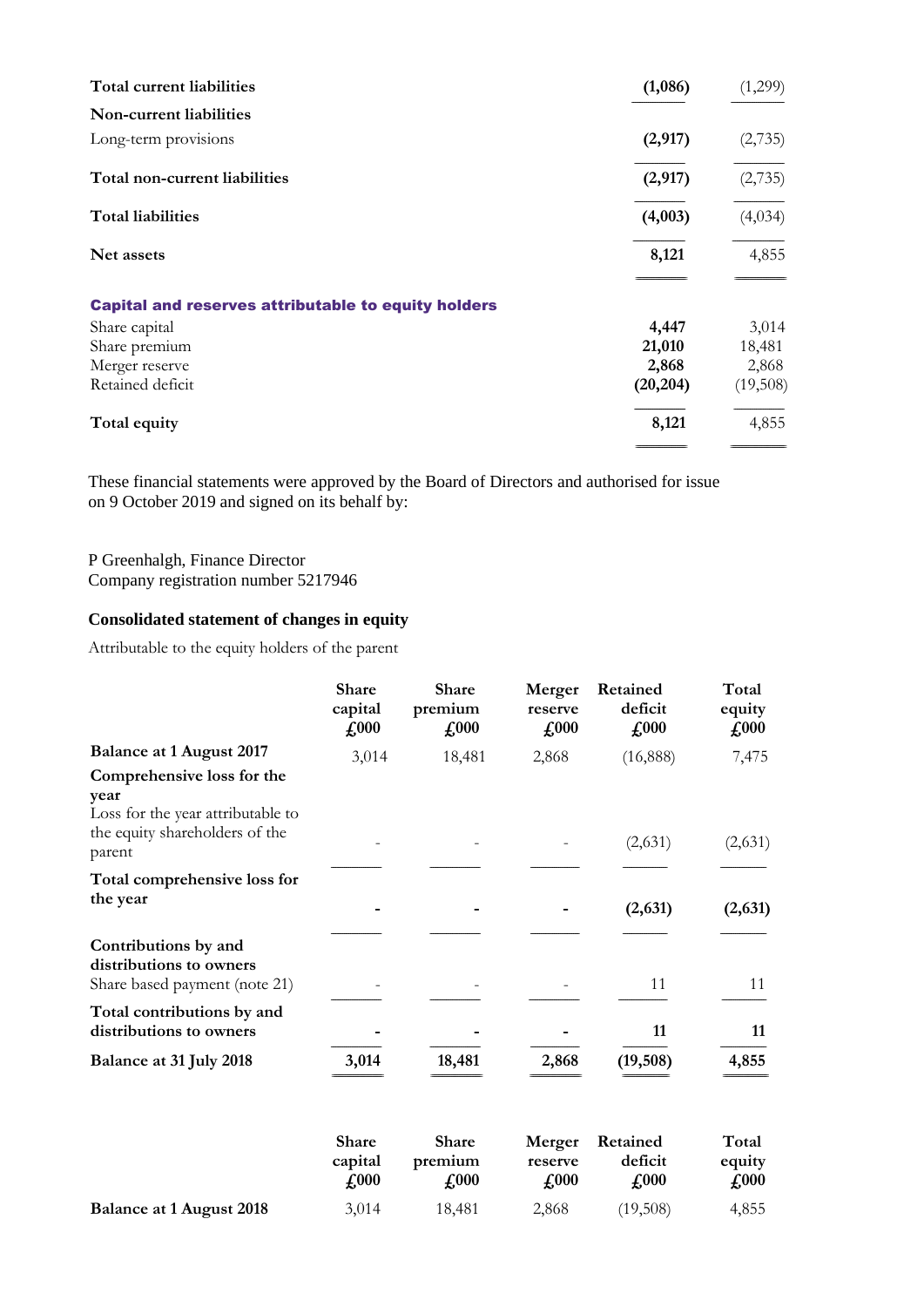| Comprehensive loss for the<br>year<br>Loss for the year attributable to                                         |       |        |                |                   |              |
|-----------------------------------------------------------------------------------------------------------------|-------|--------|----------------|-------------------|--------------|
| the equity shareholders of the<br>parent                                                                        |       |        |                | (654)             | (654)        |
| Other comprehensive loss<br>attributable to the equity<br>shareholders of the parent                            |       |        |                | (59)              | (59)         |
| Total comprehensive loss for<br>the year                                                                        |       |        |                | (713)             | (713)        |
| Contributions by and<br>distributions to owners<br>Issue of share capital                                       | 1,433 | 2,546  |                |                   | 3,979        |
| Issue of share options (note 21)<br>Share based payment (note 21)                                               |       | (17)   |                | 17                |              |
| Total contributions by and<br>distributions to owners                                                           | 1,433 | 2,529  |                | 17                | 3,979        |
| Balance at 31 July 2019                                                                                         | 4,447 | 21,010 | 2,868          | (20, 204)         | 8,121        |
| <b>Consolidated statement of cash flows</b>                                                                     |       |        |                |                   |              |
| For the year ended 31 July                                                                                      |       |        | Note           | 2019<br>£000      | 2018<br>£000 |
| <b>Cash flows used in operating activities</b><br>Loss after tax from continuing operations<br>Adjustments for: |       |        |                | (654)             | (2,631)      |
| Share based payments<br>Depreciation                                                                            |       |        | 2              | 94                | 11<br>72     |
| Impairment of producing field                                                                                   |       |        | $\overline{c}$ |                   | 142          |
| Exploration (write back)/ write-off                                                                             |       |        | $\mathbf{1}$   | (270)             | 1,289        |
| Finance income                                                                                                  |       |        |                | (43)              | (10)         |
| Finance expense                                                                                                 |       |        |                | 187               | 171          |
| Taxation charge<br>Decrease in trade and other receivables                                                      |       |        |                | 7                 | 341<br>69    |
| Decrease/(increase) in inventories                                                                              |       |        |                | 1                 | (6)          |
| Increase in trade and other payables                                                                            |       |        |                | 17                | 73           |
| Net cash used in operations                                                                                     |       |        |                | (661)             | (479)        |
| Income taxes paid                                                                                               |       |        |                |                   |              |
| Net cash used in operating activities                                                                           |       |        |                | (661)             | (479)        |
| <b>Cash flows used in investing activities</b>                                                                  |       |        |                |                   |              |
| Purchase of property, plant and equipment                                                                       |       |        |                | (1)               |              |
| Purchase of intangible assets<br>Cash guarantee re Morocco                                                      |       |        |                | (1, 973)<br>(251) | (1, 336)     |
| Sale of part interest in licence – associated costs                                                             |       |        |                | (8)               |              |
| Interest received                                                                                               |       |        |                | 16                | 10           |
| Net cash used in investing activities                                                                           |       |        |                | (2,217)           | (1,326)      |
| <b>Cash flows from/(used in) financing activities</b>                                                           |       |        |                |                   |              |
| Gross proceeds from issue of share capital                                                                      |       |        |                | 4,299             |              |
| Costs incurred on issue of share capital<br>Decrease in payables relating to share capital issue costs          |       |        |                | (320)             | (16)         |
| Finance costs                                                                                                   |       |        |                | (5)               | (3)          |
| Net cash from/(used in) financing activities                                                                    |       |        |                | 3,974             | (19)         |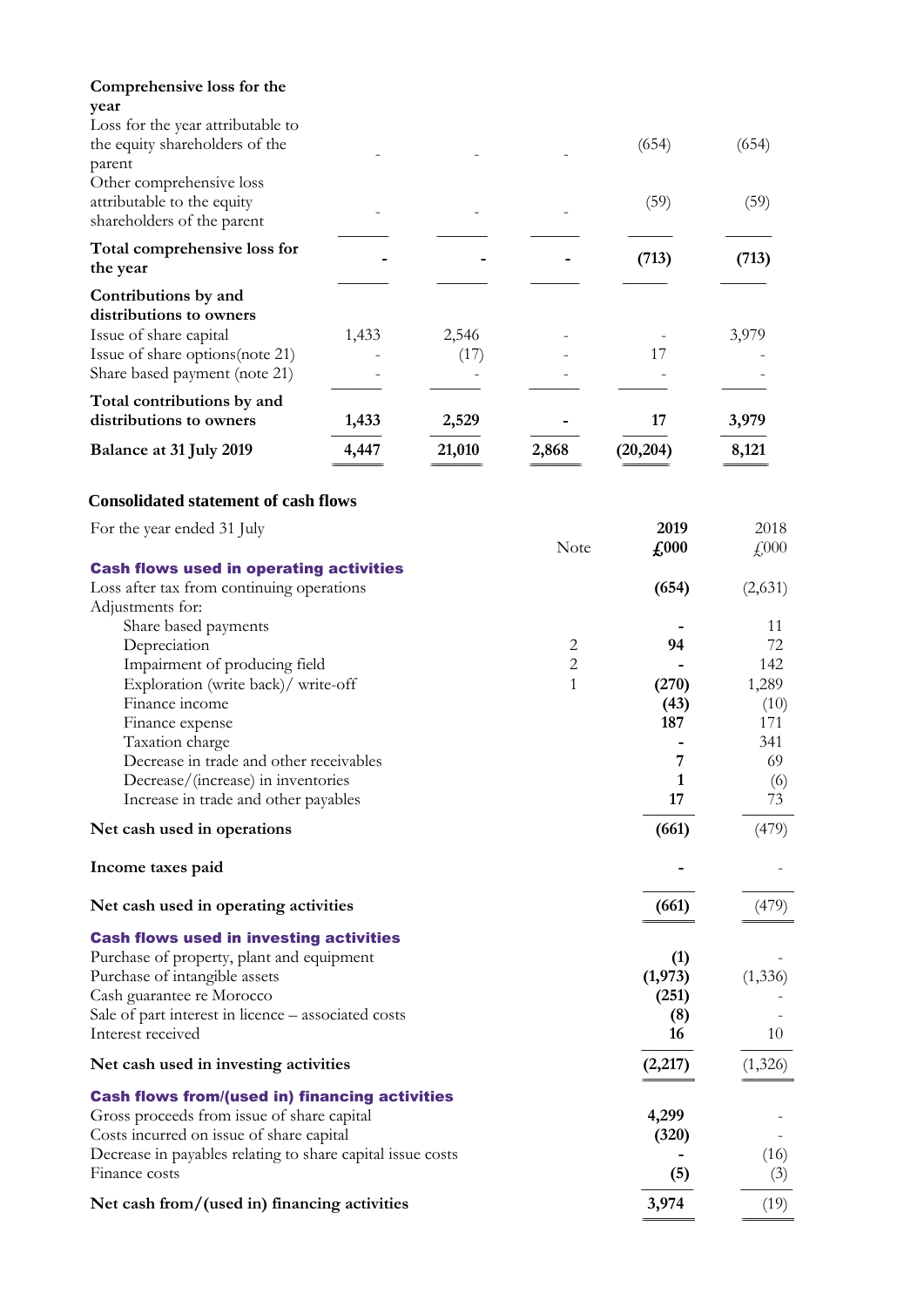| Net increase/(decrease) in cash and cash equivalents<br>Exchange gain on cash and cash equivalents<br>Cash and cash equivalents at beginning of year | 1,096<br>38<br>1,771 | (1,824)<br>3,591    |
|------------------------------------------------------------------------------------------------------------------------------------------------------|----------------------|---------------------|
| Cash and cash equivalents at end of year                                                                                                             | 2,905                | 1,771               |
| Notes to the financial statements                                                                                                                    |                      |                     |
| 1. Intangible assets                                                                                                                                 |                      |                     |
|                                                                                                                                                      | 2019                 | 2018                |
|                                                                                                                                                      | $\pounds 000$        | $f\left(000\right)$ |
| At 1 August                                                                                                                                          | 5,959                | 5,276               |
| Additions                                                                                                                                            | 1,869                | 1,972               |
| Disposal                                                                                                                                             | (10)                 |                     |
| Exploration write-off                                                                                                                                |                      | (1,289)             |
| At 31 July                                                                                                                                           | 7,818                | 5,959               |

Intangible assets comprise the Group's pre-production expenditure on licence interests as follows:

|                                                         | 2019          | 2018      |
|---------------------------------------------------------|---------------|-----------|
|                                                         | $\sqrt{0.00}$ | $f{,}000$ |
| Ireland FEL 2/13 (Doyle A, B, C, Kilroy, Keane & Kiely) | 1,280         | 799       |
| Ireland FEL 3/13 (Beckett, Wilde, Shaw)                 | 1,255         | 1,093     |
| Ireland FEL 1/17                                        | 636           | 453       |
| Ireland LO 16/19                                        | 89            | 71        |
| Ireland FEL 4/19 (Inishkea)                             | 1,259         | 454       |
| Ireland LO 16/22                                        | 213           | 125       |
| UK PEDL143 (Holmwood)                                   |               | 10        |
| UK PEDL180 (Wressle)                                    | 2,867         | 2,745     |
| UK PEDL181                                              | 101           | 95        |
| UK PEDL182 (Broughton North)                            | 29            | 26        |
| UK PEDL299 (Hardstoft)                                  | 12            | 12        |
| UK PEDL343 (Cloughton)                                  | 77            | 76        |
| Total                                                   | 7,818         | 5,959     |
| Disposal                                                |               |           |
| UK PEDL143 (Holmwood)                                   | 10            |           |
| <b>Exploration write-off</b>                            |               |           |
| UK PEDL143 (Holmwood)                                   |               | 1,145     |
| Ireland LO 16/21                                        |               | 97        |
| <b>UK Block 41/24</b>                                   |               | 47        |
| Total                                                   |               | 1,289     |

# **Exploration write-back**

On 8 May 2019 the Group sold its interest in PEDL143 (Holmwood) to UK Oil & Gas Plc ('UKOG') for 25,951,557 shares in UKOG at 1.156p per share.

|                                        | 2019                        | 2018         |
|----------------------------------------|-----------------------------|--------------|
|                                        | $\textbf{\textsterling}000$ | $\sqrt{000}$ |
| Consideration for the PEDL143 interest | 300                         |              |
| Disposal costs                         | (20)                        |              |
| Book value of remaining interest       | (10)                        |              |
| Exploration write-back                 | 270                         |              |
|                                        |                             |              |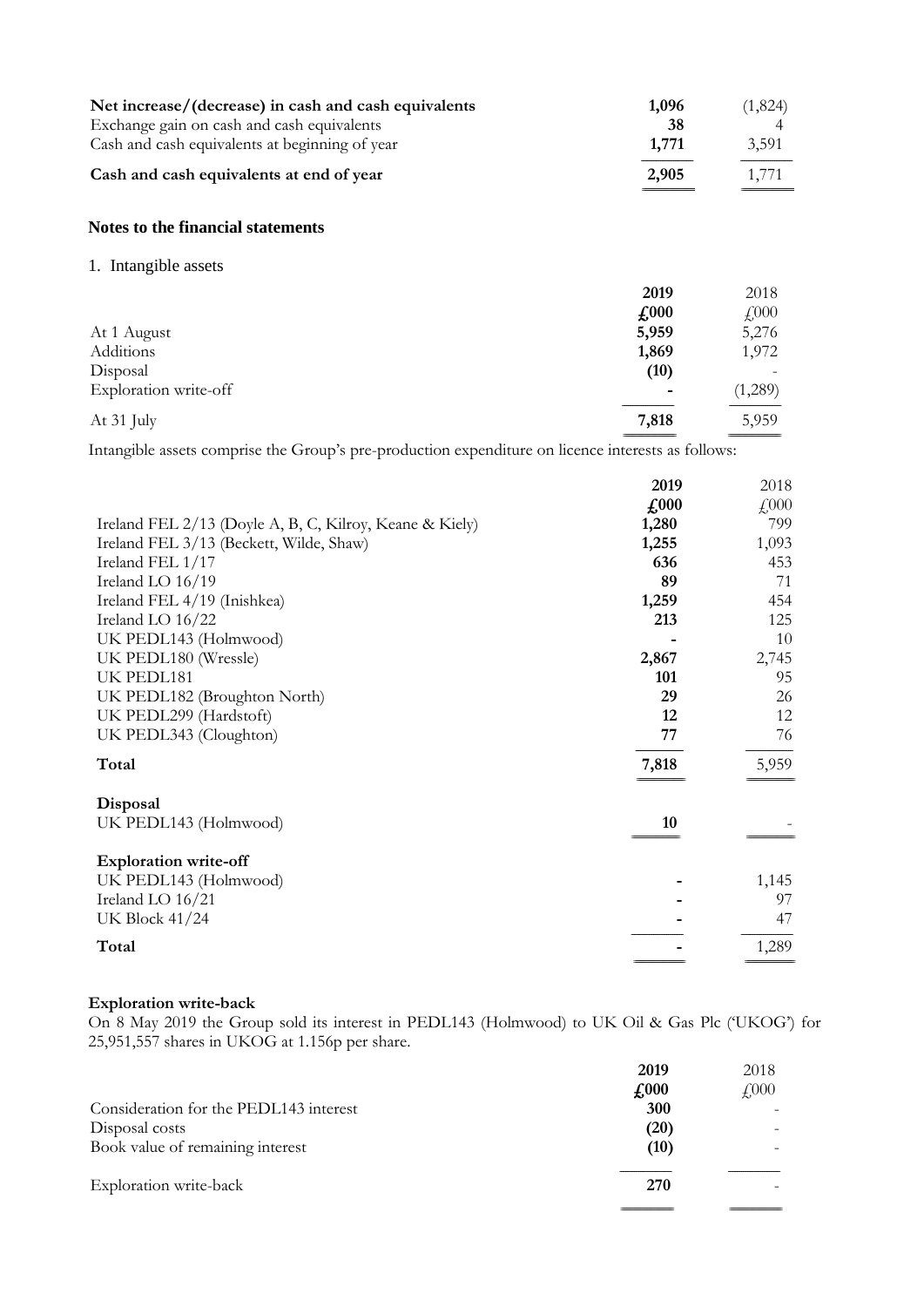If the Group is not able to or elects not to continue in any other licence, then the impact on the financial statements will be the impairment of some or all of the intangible assets disclosed above.

#### 2. Property, plant & equipment

|                                        | Furniture &<br>computers<br>$\pounds 000$ | Producing<br>fields<br>$\pounds$ 000 | Total<br>$\pounds$ 000 |
|----------------------------------------|-------------------------------------------|--------------------------------------|------------------------|
| Cost                                   |                                           |                                      |                        |
| At 1 August 2017<br>Additions          | 52                                        | 10,790                               | 10,842                 |
| At 31 July 2018                        | 52                                        | 10,790                               | 10,842                 |
| Additions                              | 1                                         |                                      | 1                      |
| At 31 July 2019                        | 53                                        | 10,790                               | 10,843                 |
| Depreciation, depletion and impairment |                                           |                                      |                        |
| At 1 August 2018                       | 49                                        | 9,911                                | 9,960                  |
| Charge for year                        | $\overline{2}$                            | 70                                   | 72                     |
| Impairment in year                     |                                           | 142                                  | 142                    |
| At 31 July 2018                        | 51                                        | 10,123                               | 10,174                 |
| Charge for year                        | 1                                         | 93                                   | 94                     |
| Impairment in year                     |                                           |                                      |                        |
| At 31 July 2019                        | 52                                        | 10,216                               | 10,268                 |
| Net Book Value                         |                                           |                                      |                        |
| At 31 July 2017                        | 3                                         | 879                                  | 882                    |
| At 31 July 2018                        | 1                                         | 667                                  | 668                    |
| At 31 July 2019                        | 1                                         | 574                                  | 575                    |

The producing fields referred to in the table above are the production assets of the Group, namely the oilfields at Crosby Warren and West Firsby, and the Group's interest in the Whisby W4 well, representing the Group's three cash generating units.

The carrying value of each producing field was tested for impairment by comparing the carrying value with the value-in-use. The value-in-use was calculated using a discounted cash flow model with production decline rates of 7-12%, Brent crude prices rising from US\$70 per barrel in 2020 to US\$74 per barrel in 2022 increasing by inflation from 2022 onwards and a pre-tax discount rate of 20%. The pre-tax discount rate is derived from a post-tax rate of 10% and is high because of the applicable rates of tax in the UK. Cash flows were projected over the expected life of the fields which is expected to be longer than 5 years. There was no impairment in the year (2018: £142,000 impairment relating to the West Firsby site).

#### **Sensitivity to key assumption changes**

Variations to the key assumptions used in the value-in-use calculation would cause impairment of the producing fields as follows:

|                                                                | Further          |
|----------------------------------------------------------------|------------------|
|                                                                | impairment of    |
|                                                                | producing fields |
|                                                                | $\pounds 000$    |
| Production decline rate (current assumption 7-12%)             |                  |
| $12\%$                                                         | 312              |
| 15%                                                            | 602              |
| Brent crude price per barrel (current assumption US\$70/bbl in |                  |
| 2020 rising to US\$74/bbl in 2022)                             |                  |
| $$70$ flat                                                     | 168              |
| \$65 flat                                                      | 392              |
| Pre-tax discount rate (current assumption $20\%$ )             |                  |
| 25%                                                            | 62               |
| 30%                                                            | 29               |